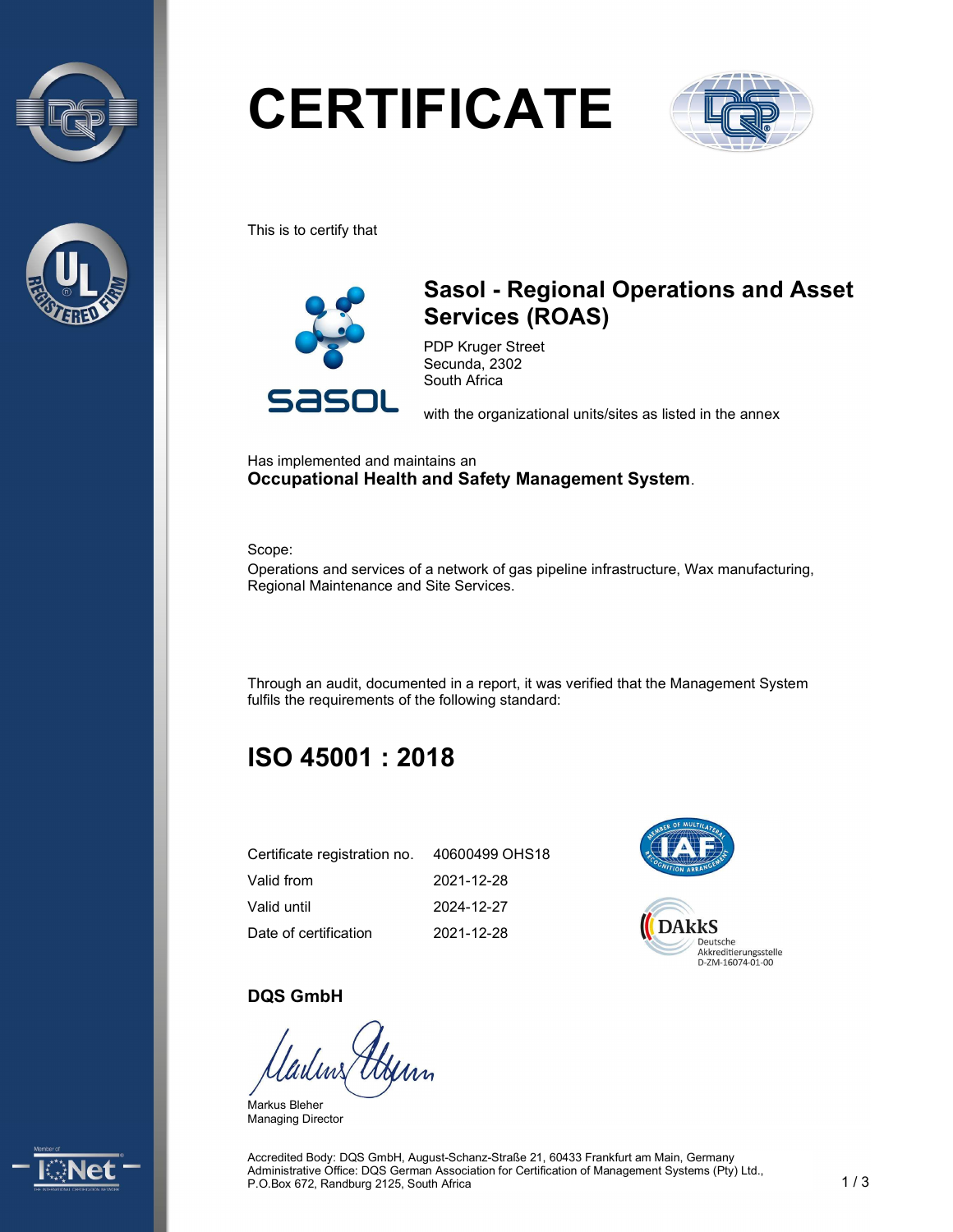



#### Annex to certificate Registration No. 40600499 OHS18

### Sasol - Regional Operations and Asset Services (ROAS)

PDP Kruger Street Secunda, 2302 South Africa

Location **Scope** Scope **Scope** 

40603656 Regional Operations and Asset Services - Pipelines Inland Operations 20 Indianapolis Boulevard Raceway Industrial Park Gosforth Park Germiston, 1419 **Gauteng** South Africa

Operations and services of a network of gas pipeline infrastructure, Wax manufacturing, Regional Maintenance and Site Services.

#### 40603657

Regional Operations and Asset Services - ROMPCO Operations Mozambique Parque Industrial de Beluluane Parcela 137 Distrito de Boane Maputo Mozambique

Operations and services of a network of gas pipeline infrastructure, Wax manufacturing, Regional Maintenance and Site Services.

#### 40603658

Regional Operations and Asset Services - ROMPCO Operations RSA 14 Waterlily Crescent Riverside Industrial Park Nelspruit, 1200 South Africa

Operations and services of a network of gas pipeline infrastructure, Wax manufacturing, Regional Maintenance and Site Services.

40603659

Regional Operations and Asset Services - KZN Pipelines and WAX Operations 465 Tara Road **Wentworth** Durban South Africa

Operations and services of a network of gas pipeline infrastructure, Wax manufacturing, Regional Maintenance and Site Services.



This annex (2021-12-28) is only valid in connection with the above-mentioned certificate. 2.2 a and 2.2 a  $\sim$  2.2 a  $\sim$  2.2 a  $\sim$  2.2 a  $\sim$  2.2 a  $\sim$  2.2 a  $\sim$  2.2 a  $\sim$  2.2 a  $\sim$  2.2 a  $\sim$  2.2 a  $\sim$  2.2 a  $\sim$  2.2 a  $\sim$  2.2 a  $\sim$  2.2 a  $\sim$  2.2 a  $\sim$  2.2 a  $\sim$